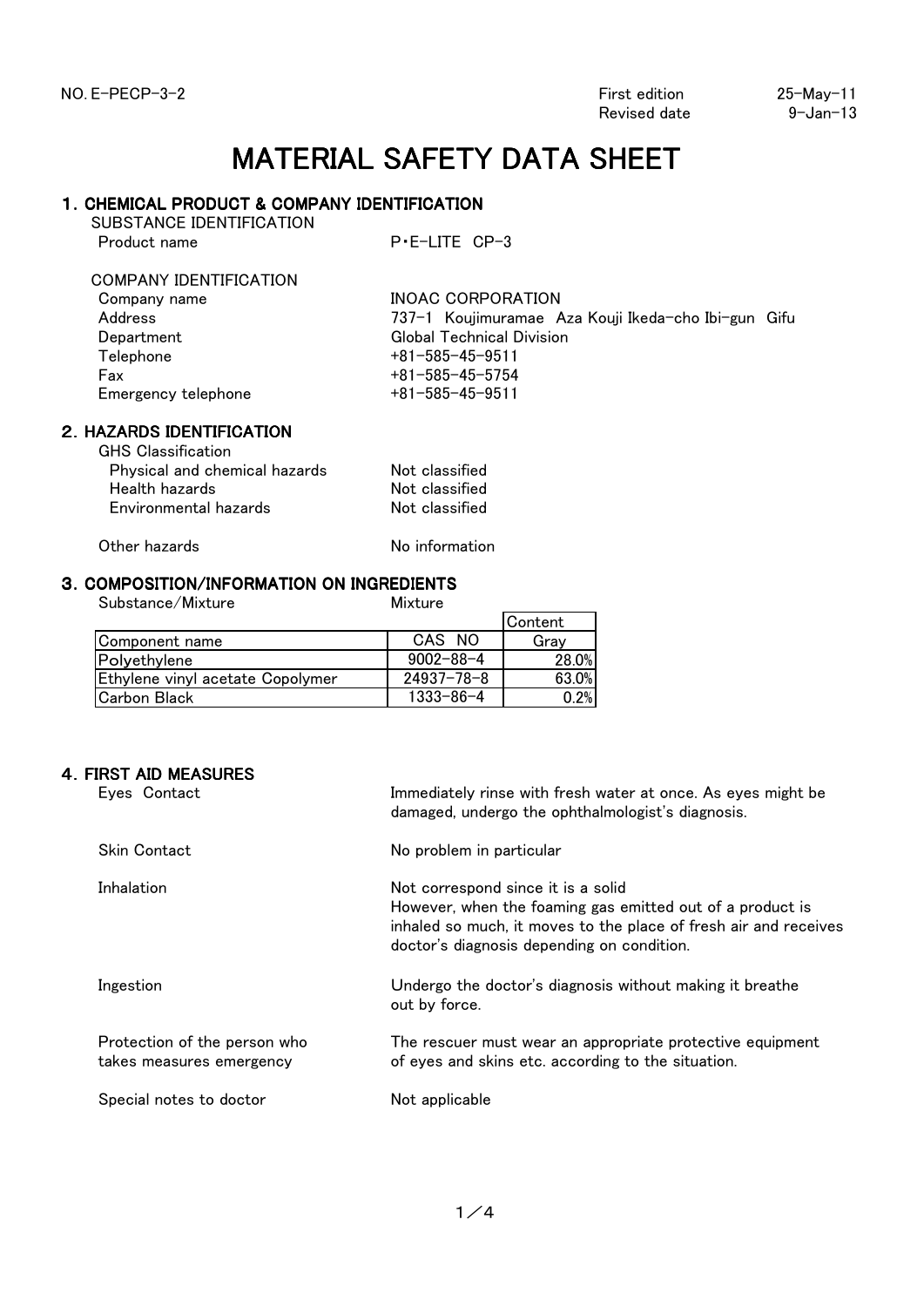## 5.FIRE-FIGHTING MEASURES

| Suitable extinguishing media                                                                                                                                                    | Fire extinguisher of foam, dry chemical powder, carbon<br>dioxide etc are used.                                                                                                                                                                                |
|---------------------------------------------------------------------------------------------------------------------------------------------------------------------------------|----------------------------------------------------------------------------------------------------------------------------------------------------------------------------------------------------------------------------------------------------------------|
| Unsuitable extinguishing media                                                                                                                                                  | Not applicable                                                                                                                                                                                                                                                 |
| Peculiar hazard at a fire                                                                                                                                                       | Not applicable                                                                                                                                                                                                                                                 |
| Special extinction method                                                                                                                                                       | Fire is extinguished from the windward.                                                                                                                                                                                                                        |
| Protection for fire-fighters                                                                                                                                                    | Wear the suitable protective equipment when you work<br>extinguishing fire.                                                                                                                                                                                    |
| 6. ACCIDENTAL RELEASE MEASURES<br>Personal precautions                                                                                                                          | Not applicable                                                                                                                                                                                                                                                 |
| Environmental precautions                                                                                                                                                       | Not applicable                                                                                                                                                                                                                                                 |
| Removal method                                                                                                                                                                  | Stop a leak, if not dangerous.                                                                                                                                                                                                                                 |
| Prevention measure of secondary<br>disaster                                                                                                                                     | Exclude the near one that becomes an ignition source.                                                                                                                                                                                                          |
| 7. HANDLING AND STORAGE<br>Handling<br><b>Technical measure</b><br>Safety handling notes<br>Evasion of contact<br>Sanitary measure                                              | Not applicable<br>Since electrostatic property is high, please perform the measure<br>against static electricity if needed.<br>Since it may discolor when some [, such as copper and brass, ]<br>metal is made to contact, please take care.<br>No information |
| Storage<br><b>Technical measure</b><br>Substance which forbids mixing<br>Storage conditions<br>Packaging material                                                               | Not applicable<br>Not applicable<br>Avoid direct rays and heat and high humidity, and keep it<br>not to load a heavy load in a cool place.<br>Not applicable                                                                                                   |
| 8. EXPOSURE CONTROLS/PERSONAL PROTECTION                                                                                                                                        |                                                                                                                                                                                                                                                                |
| Management concentration                                                                                                                                                        | No knowledge                                                                                                                                                                                                                                                   |
| Permissible concentration                                                                                                                                                       | No knowledge                                                                                                                                                                                                                                                   |
| Facility and equipment measures                                                                                                                                                 | When you perform processing out of which particulates<br>come, place local ventilation equipment as a measure against a<br>particulate, or perform moderate ventilation.                                                                                       |
| Protective equipment<br>Respiratory protective device<br>Protective equipment for eyes<br>Protective equipment for hands<br>Protective equipment for the skin<br>and the bodies | Wear an antidust mask, when particulates are generated.<br>Not applicable<br>Wear protective glasses, when particulates are generated.<br>Not applicable                                                                                                       |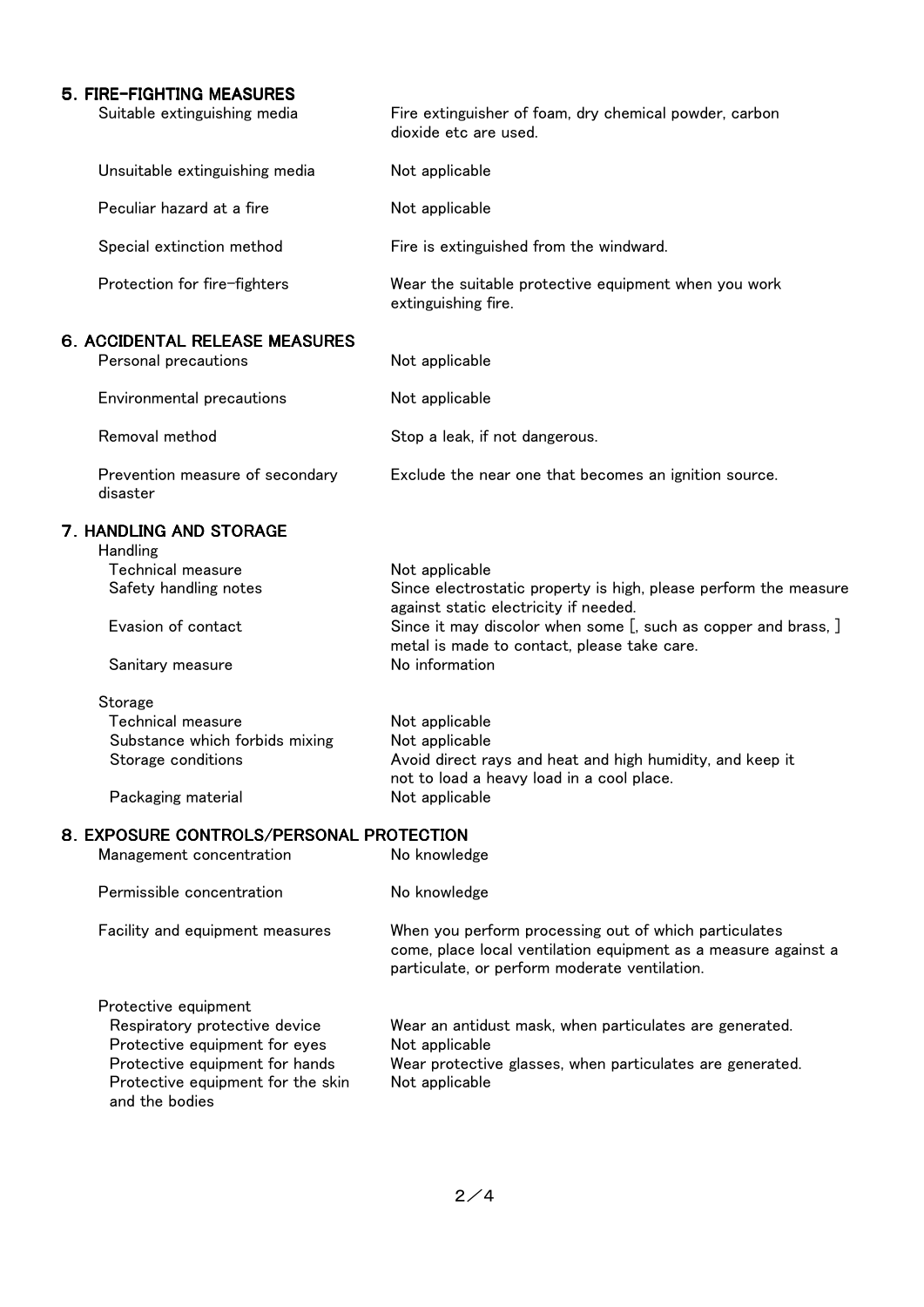## 9.PHYSICAL AND CHEMICAL PROPERTIES

| Appearance                                                            | Solid (Foam)                                               |
|-----------------------------------------------------------------------|------------------------------------------------------------|
| Odor                                                                  | A characteristic smell                                     |
| Density of appearance                                                 | $29$ kg/m <sup>3</sup>                                     |
| Ignition point                                                        | No knowledge                                               |
| Solubility                                                            | It does not dissolve to water.                             |
| <b>10. STABILITY AND REACTIVITY</b><br>Reactivity, chemical stability | None                                                       |
| Possibility of a dangerous and<br>harmful reaction                    | None                                                       |
| Condition to avoid                                                    | Not applicable                                             |
| Dangerous material when mixing                                        | None                                                       |
| Hazardous Decomposition products                                      | None                                                       |
| 11. TOXICOLOGICAL INFORMATION<br><b>Product toxicity Data</b>         | There is no information that shows the hazardous property. |
| Contacts with Skin                                                    | There is no information that shows the hazardous property. |
| Contacts with Eyes                                                    | There is some stimulus by foaming gas.                     |
| Respiratory sensitization                                             | There is no information that shows the hazardous property. |
| Skin sensitization                                                    | There is no information that shows the hazardous property. |
| Germ cell mutagenicity                                                | There is no information that shows the hazardous property. |
| Carcinogenicity                                                       | There is no information that shows the hazardous property. |
| Reproductive toxicity                                                 | There is no information that shows the hazardous property. |
| Specific target organ toxicity-single<br>exposure                     | There is no information that shows the hazardous property. |
| Specific target organ toxicity-repeated<br>exposure                   | There is no information that shows the hazardous property. |
| Aspiration hazard                                                     | There is no information that shows the hazardous property. |
| <b>12. ECOLOGICAL INFORMATION</b><br>Ecotoxicity                      | There is no information that shows the hazardous property. |
| Persistence and Degradability                                         | There is no information that shows the hazardous property. |
| Bioaccumulative potential                                             | There is no information that shows the hazardous property. |
| Mobility in soil                                                      | There is no information that shows the hazardous property. |
| Hazardous property to the ozone layer                                 | There is no information that shows the hazardous property. |